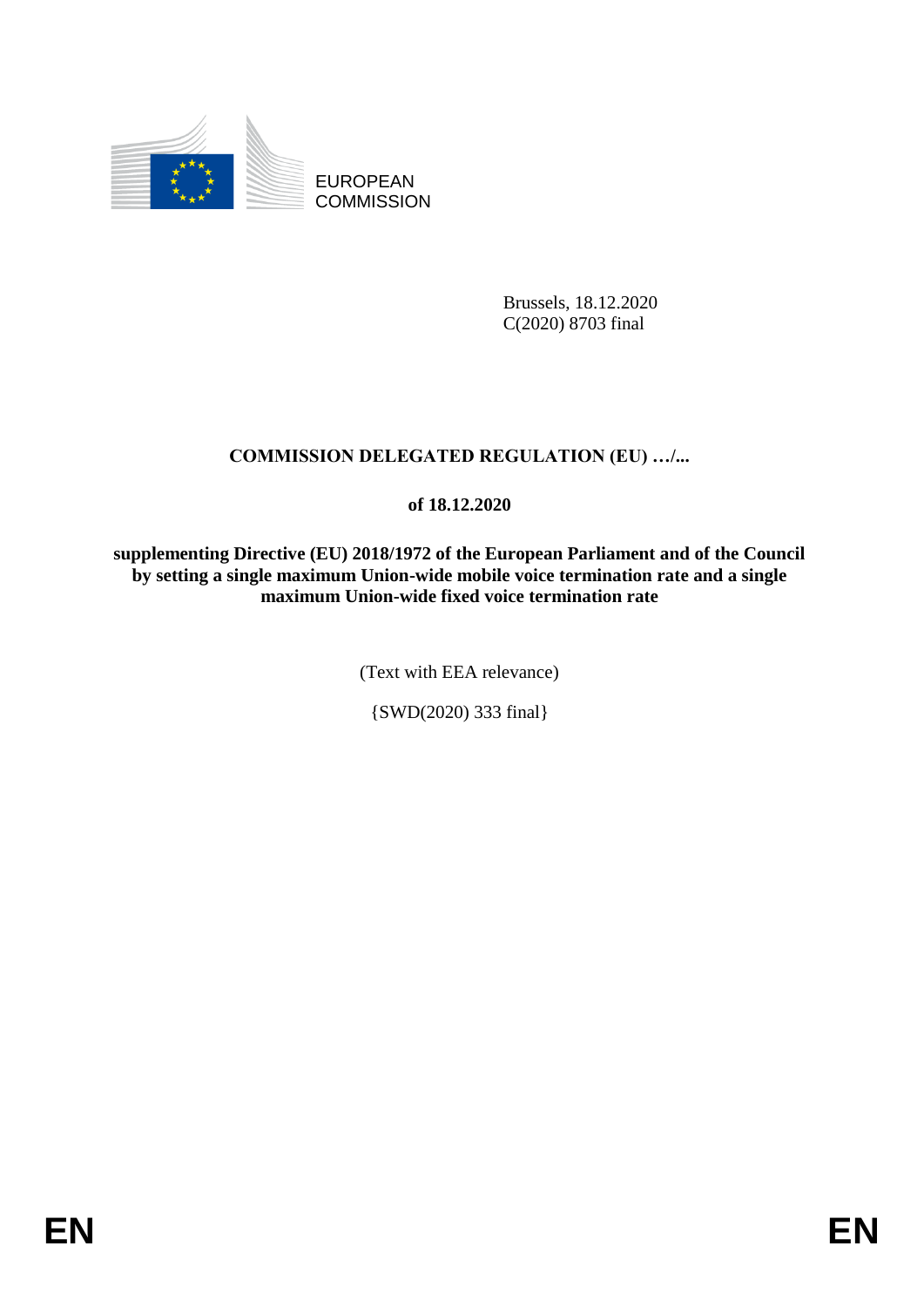## **EXPLANATORY MEMORANDUM**

## **1. CONTEXT OF THE DELEGATED ACT**

#### **Legal basis and objective of the proposed action**

This Delegated Regulation sets a single maximum Union-wide mobile voice termination rate and a single maximum Union-wide fixed voice termination rate, which will be applicable to any provider of fixed and mobile termination services across the Union. Voice termination rates are the wholesale rates that electronic communications operators charge each other to terminate voice calls on their respective networks.

Article 75 of the European Electronic Communications  $Code<sup>1</sup>$  (EECC or the Code) requires the Commission to adopt a Delegated Act setting a single maximum Union-wide mobile voice termination rate and a single maximum Union-wide fixed voice termination rate by 31 December 2020. Article 75 provides that in setting the single maximum Union-wide voice termination rates the Commission must comply with the principles, technical criteria and parameters provided in Annex III. Articles 75(2) and 75(3) EECC require the Commission to review the Delegated Act every five years and on each such occasion to consider whether the imposition of single maximum Union-wide voice termination rates remains necessary.

The objective of this Delegated Act is to achieve the full harmonisation of fixed termination rates (FTRs) and mobile termination rates (MTRs) which will enhance the development of the internal market and significantly reduce intra-Union trade barriers among Member States. Moreover, given that the National Regulatory Authorities (NRAs) will not be competent anymore to regulate termination rates for these services, in the presence of regulation of these rates at Union level, and will, therefore, not be required anymore to build cost models to calculate efficient rates and regularly update them, the Delegated Act will significantly reduce the administrative burden for them.

### **General context of the Delegated Act**

MTRs and FTRs have been regulated in the Union for around 20 years. The markets for mobile and fixed termination were included by the Commission in the 2003 Recommendation providing a list of markets susceptible to ex ante regulation<sup>2</sup> ("Recommendation on relevant markets"). The Commission recommended NRAs to continue regulating these markets in the subsequent Recommendations on relevant markets adopted in  $2007<sup>3</sup>$  and  $2014<sup>4</sup>$ . It is however to note that termination markets will not be included in the list of markets susceptible to ex ante regulation in the new Recommendation on relevant markets that is adopted in parallel with this Regulation by December 2020 as the application of the Union-wide voice

 $\mathbf{1}$ Directive (EU) 2018/1972 of the European Parliament and of the Council establishing the European Electronic Communications Code, OJ L 321, 17.12.2018, p. 36.

<sup>&</sup>lt;sup>2</sup> Commission Recommendation of 11 February 2003 on relevant product and service markets within the electronic communications sector susceptible to ex ante regulation in accordance with Directive 2002/21/EC of the European Parliament and of the Council on a common regulatory framework for electronic communication networks and services, (2003/311/EC), OJ L 114/45, 08.05.2003.

<sup>&</sup>lt;sup>3</sup> Commission Recommendation of 17 December 2007 on relevant product and service markets within the electronic communications sector susceptible to ex ante regulation in accordance with Directive 2002/21/EC of the European Parliament and of the Council on a common regulatory framework for electronic communications networks and services, (2007/879/EC), OJ L 344/65, 28.12.2007.

<sup>4</sup> Commission Recommendation of 9 October 2014, on relevant product and service markets within the electronic communications sector susceptible to ex ante regulation in accordance with Directive 2002/21/EC of the European Parliament and of the Council on a common regulatory framework for electronic communications networks and services, (2014/710/EU), OJ L 295/79, 11.10.2014.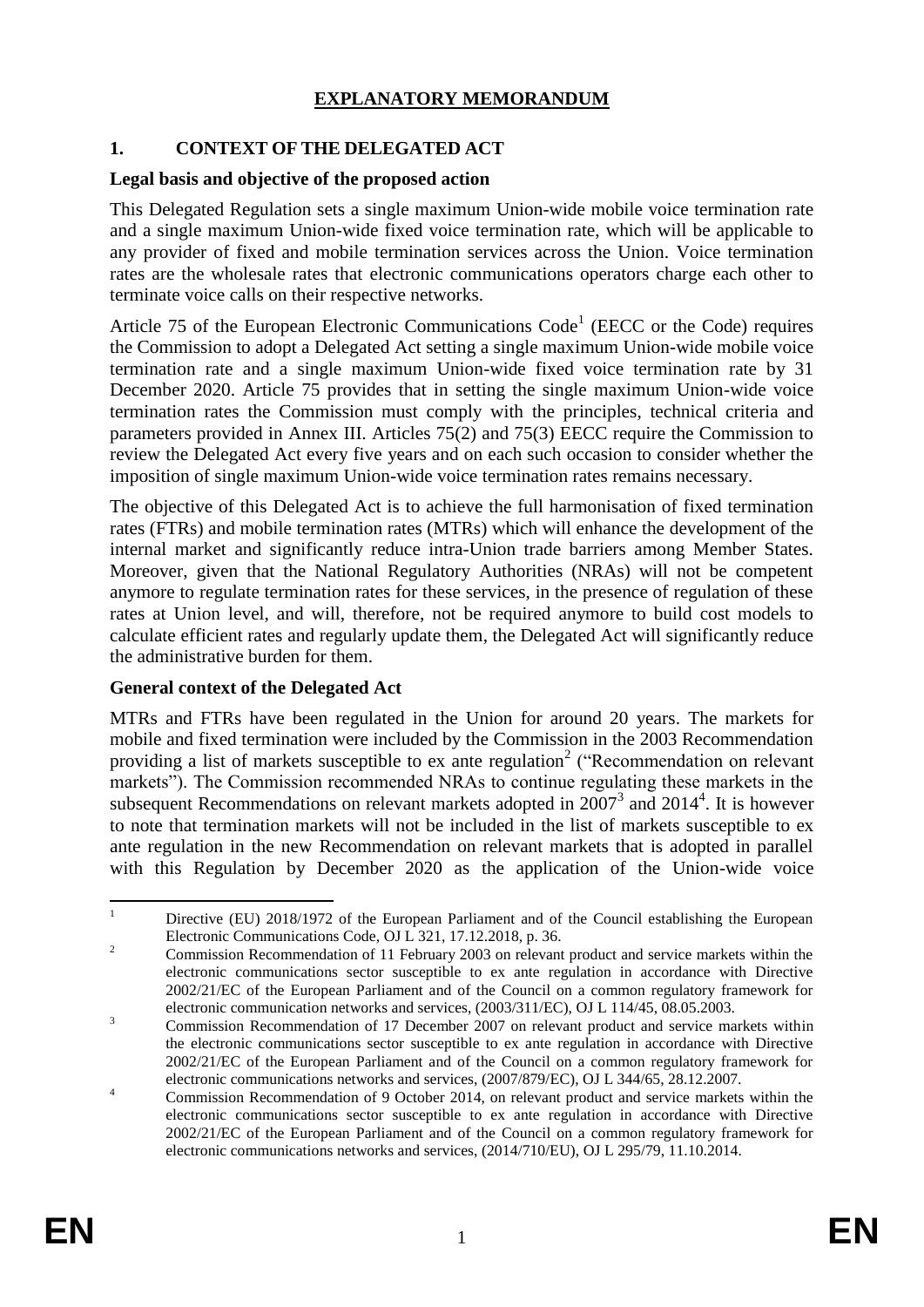termination rates as set out in this Regulation will limit the ability of mobile and fixed operators to set excessive termination rates. As a result, the termination markets would no longer meet the three-criteria test at Union level.

In 2009, the Commission adopted a Recommendation on the regulatory treatment of fixed and mobile termination rates in the Union (Termination Rates Recommendation)<sup>5</sup>. The Termination Rates Recommendation aimed at ensuring the harmonised application of the price-control obligation set in Article 13 of the Access Directive<sup>6</sup>. The Termination Rates Recommendation provided a common methodology for the calculation of cost oriented termination rates which only allowed the recovery of costs as would be incurred by an efficient operator (the so called 'pure Bottom-Up Long Run Incremental Costs' model, 'pure BU-LRIC<sup>77</sup>). An Evaluation Report<sup>8</sup> on the Termination Rates Recommendation published in 2018 concluded that divergences in the level of termination rates persist in the Union, and that they are detrimental to the fostering of the internal market, distort competition and undermine the predictability of regulation and legal certainty within the Union.

## **2. CONSULTATIONS PRIOR TO THE ADOPTION OF THE ACT**

## **Public open consultation<sup>9</sup>**

Article 75 of the Code establishes that the single maximum Union-wide termination rates shall be imposed on 'any provider of mobile voice termination or fixed voice termination services' in the Union and defines in the relevant Annex the principles, criteria and parameters that the Commission should follow for their setting. It however leaves certain aspects of the implementation of the single maximum Union-wide voice termination rates to the Delegated Act, such as for example the exact definitions of the services to which it shall apply or the use of a transitional period to allow adjustments in Member States where this is necessary based on rates previously imposed.

The consultation has solicited the views of providers of electronic communication networks and services, NRAs, the Body of European Regulators for Electronic Communications (BEREC) and other stakeholders, such as government authorities and industry associations, consumer associations, think tanks, academics, law firms, consultancies and citizens.

The consultation ran for 12 weeks, from 26 July to 8 November 2019, via a questionnaire available on the European Commission's public consultation portal. The goal of the consultation was to collect feedback and views on the implementation aspects of the single

 $\overline{5}$ <sup>5</sup> Commission Recommendation 2009/396/EC of 7 May 2009 on the Regulatory Treatment of Fixed and Mobile Termination Rates in the EU (Termination Rates Recommendation), OJ L 124, 20.5.2009, p.67.

<sup>6</sup> Directive 2002/19/EC of the European Parliament and of the Council of 7 March 2002 on access to, and interconnection of, electronic communications networks and associated facilities (Access Directive), OJ L 108, 24.04.2002, p. 7, as amended by Directive 2009/140/EC, OJ L 337, 18.12.2009, p. 37.

<sup>&</sup>lt;sup>7</sup> The pure BU-LRIC approach provides that cost accounting for wholesale call termination services in fixed and mobile markets should only allow the recovery of the costs that would be avoided if a wholesale call termination service was no longer provided to third parties.

<sup>&</sup>lt;sup>8</sup><br>Commission Staff Working Document, Evaluation Report on the Commission's 2009 Recommendation on Termination Rates (Recommendation 2009/396/EC) {SWD(2018) 464 final}. [https://ec.europa.eu/newsroom/dae/document.cfm?doc\\_id=57662](https://ec.europa.eu/newsroom/dae/document.cfm?doc_id=57662)

<sup>&</sup>lt;sup>9</sup> A summary report and the full responses to the public consultation were published on 11 December 2019. They are available here: [https://ec.europa.eu/digital-single-market/en/news/summary-report](https://ec.europa.eu/digital-single-market/en/news/summary-report-public-consultation-voice-call-termination-rates)[public-consultation-voice-call-termination-rates](https://ec.europa.eu/digital-single-market/en/news/summary-report-public-consultation-voice-call-termination-rates)

A synopsis report was published on 13 June 2020. It is available here: [https://ec.europa.eu/digital](https://ec.europa.eu/digital-single-market/en/news/synopsis-report-open-consultation-setting-maximum-union-wide-voice-termination-rates)[single-market/en/news/synopsis-report-open-consultation-setting-maximum-union-wide-voice](https://ec.europa.eu/digital-single-market/en/news/synopsis-report-open-consultation-setting-maximum-union-wide-voice-termination-rates)[termination-rates](https://ec.europa.eu/digital-single-market/en/news/synopsis-report-open-consultation-setting-maximum-union-wide-voice-termination-rates)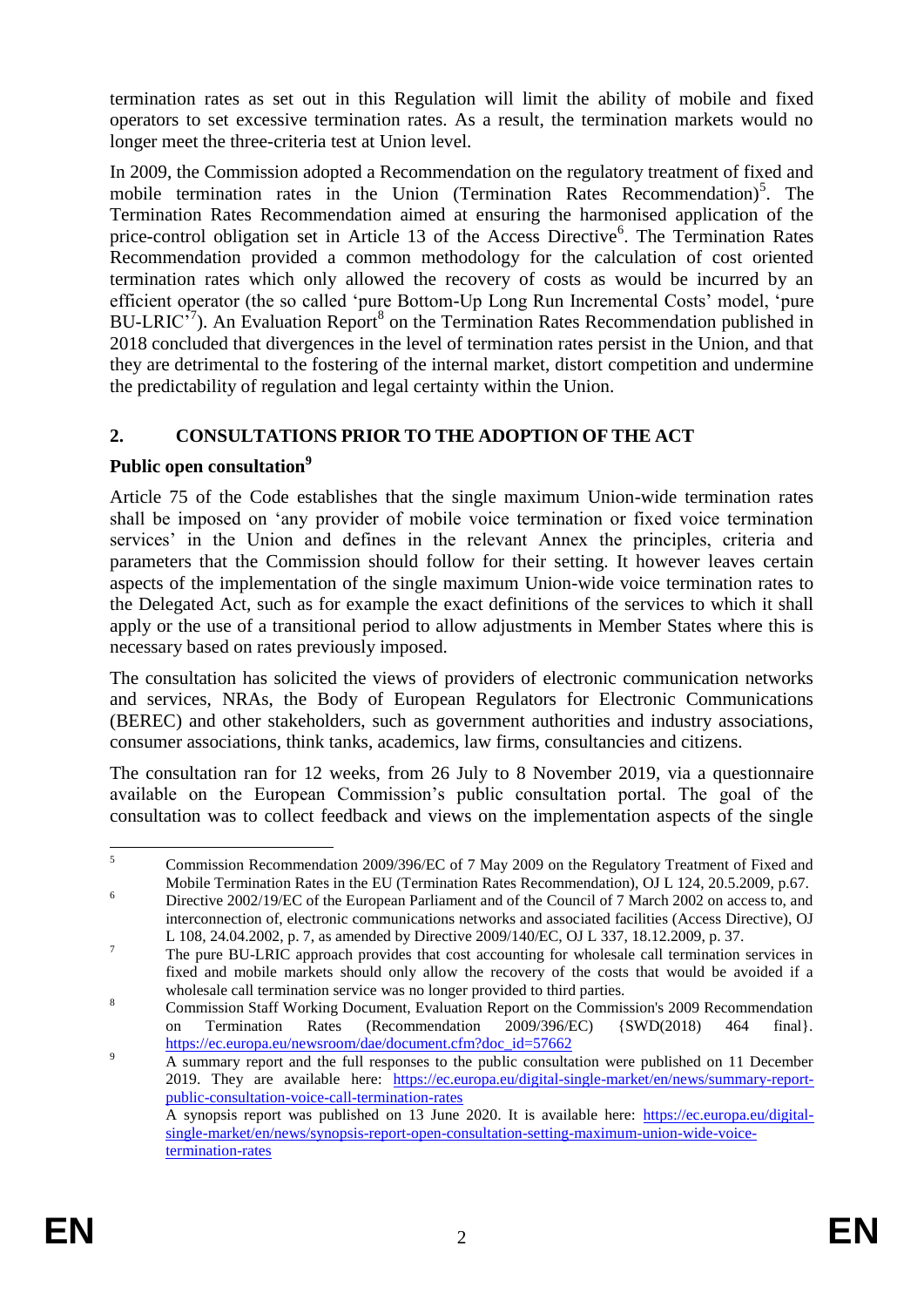maximum Union-wide voice termination rate, in order to ensure a consistent, predictable, efficient and transparent implementation. The consultation included technical questions mainly addressed to stakeholders with significant experience in the market, such as NRAs, BEREC, industry and consumer associations and operators. It also included further implementation questions, such as the need for a transitional period in the different Member States, the need for non-price related obligations or how to best achieve cost-efficient single maximum Union-wide voice termination rates over time.

There were 68 respondents, including 32 companies (mostly operators), six business associations, 19 EU citizens, one non-EU citizen, nine public authorities (NRAs, Ministries and BEREC) and one non-governmental organisation. The replies came from 22 Member States. Three companies from outside the European Economic Area (EEA) replied to the questionnaire. Some respondents registered in the EU are currently controlled by shareholders from non-EU countries. Some replies came from subsidiaries of the same economic group.

### **Consultation with Member States (Expert Group)**

The Informal Expert Group on EU Voice Call Termination Rates was established on 6 November 2019 in order to assist the Commission with the preparation of the Delegated Act setting the single maximum Union-wide voice termination rates. The first meeting of the Expert Group, formed by representatives of NRAs, took place in Brussels on 10 February 2020.<sup>10</sup> The following Member States were represented: Austria, Belgium, Bulgaria, Croatia, Cyprus, Czechia, Finland, France, Hungary, Ireland, Italy, Lithuania, Malta, Netherlands, Poland, Portugal, Romania, Slovenia and Sweden. At the meeting, the following topics were discussed: definition of termination services, hybrid services, glide path and transitional period, calls originated from third country-numbers, and non-price obligations. Following the meeting, 18 members submitted a written response to the list of questions sent to them after the meeting.

The second meeting of the Expert Group took place by video conference on 11 September 2020.<sup>11</sup> The following Member States were represented: Austria, Belgium, Bulgaria, Croatia, Cyprus, Czechia, Denmark, France, Finland, Germany, Greece, Hungary, Ireland, Italy, Latvia, Lithuania, Luxembourg, Malta, Poland, Portugal, Romania, Slovakia, Slovenia, Spain and Sweden. The Group discussed the draft Delegated Act and accompanying Staff Working Document, made available by the Commission services, in particular the following aspects: inclusion of associated facilities in the definition of termination services, treatment of calls to non-geographic numbers other than mobile, the criteria for the inclusion of calls originated from third country-numbers in the scope of the Delegated Act and the implementation of the single maximum Union-wide fixed and mobile voice termination rates. Following the meeting, 12 Members submitted a written contribution summarising or expanding the feedback provided at the meeting.

Revised drafts of the Delegated Act and Staff Working Document were shared with the Expert Group on 11 November 2020. Several members provided comments by 18 November and the final drafts were shared with the Expert Group on 7 December 2020.

## **BEREC opinion**

BEREC delivered its opinion on the draft Delegated Act (submitted on 29 July 2020 together with the accompanying Staff Working Document) on 15 October 2020.

 $10$ <sup>10</sup> Minutes of the 1<sup>st</sup> meeting of the Expert Group are available [here.](https://ec.europa.eu/transparency/regexpert/index.cfm?do=groupDetail.groupMeeting&meetingId=19890)

 $\frac{1}{2}$  Minutes of the  $2<sup>nd</sup>$  meeting of the Expert Group are available [here.](https://ec.europa.eu/transparency/regexpert/index.cfm?do=groupDetail.groupMeetingDoc&docid=44552)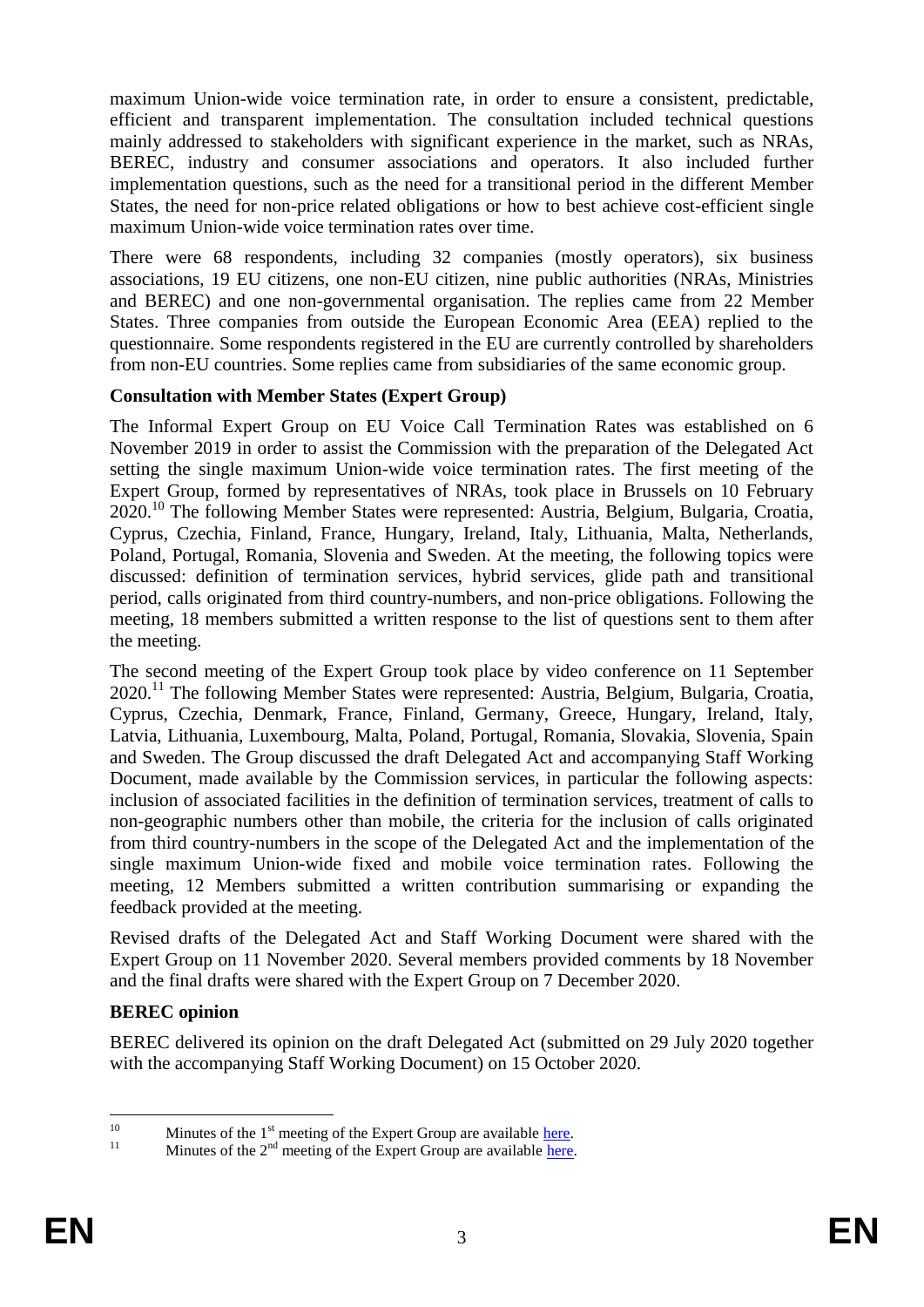BEREC agreed with the proposed definition of termination services based on the number called and suggested that the Delegated Act should clarify that "calls originating and terminating in the Union" should refer to calls from and to numbers in national numbering plans of Member States, not to the physical location of the calling or called party.

BEREC considered that if the Commission were to maintain associated facilities in the definition of termination services, and as they were not explicitly included in the cost model, it should ensure that their costs are covered by the safety margin added to the results of the cost model, in order to ensure cost recovery.

In relation to the inclusion of non-geographic numbers other than mobile in the scope of the Delegated Act, BEREC found that such inclusion was not justified given that calls to most of these numbering ranges, in particular for value added services (VAS) do not have "termination monopoly" characteristics and therefore rate regulation would not be warranted. For certain other non-geographic numbers, such as those for fixed nomadic or to access emergency services, BEREC agreed that price regulation may still be justified.

BEREC agreed with the level of the single maximum Union-wide termination rates and with the proposed implementation mechanism (glide path for mobile, transitional period for fixed).

BEREC also supported the provision including all incoming calls from third countries with rates equivalent to Union-wide termination rates in the scope of the Delegated Act, although it pointed out that there are implementation issues that could seriously impair the widespread applicability of this article, such as the provision of verifiable information about termination rates applied in third countries.

Finally, BEREC highlighted that non-price remedies are still necessary to ensure effective competition in markets downstream of termination markets and that it is indispensable that the Commission consider the latest known rates for all Member States before the Delegated Act enters into force.

Article 75 of the Code establishes that the Commission must take utmost account of the BEREC opinion.

### **'Have Your Say!' feedback**

From 25 August until 22 September 2020, stakeholders were invited to provide feedback on the draft Delegated Act published on the Commission's portal 'Have Your Say!'. 49 submissions were received: 29 from operators, 12 from industry associations, 2 from NRAs (UKE, NMHH), 1 from the German Federal Ministry for the Economy and Energy and 5 from citizens (anonymous). Some undertakings submitted more than one reply (e.g. O2 CZ and O2 SK). All replies are public.<sup>12</sup>

Large operators generally ask for higher rates and longer glide paths, some criticising the underlining cost model and pointing towards unfavourable investment climate and economic consequences of COVID-19 pandemic. Alternative operators and MVNOs strongly support the proposed rates. Fixed operators, especially in Member States with high fixed termination rates, requested higher fixed termination rates. The Hungarian NRA is generally supportive of the draft DA but asks for some clarifications, while the Polish NRA mostly stresses the need for a longer adjustment period. The German Federal Ministry of the Economy and Energy asks, in light of the COVID-19 situation, for a review of the cost model and for a longer implementation period.

 $12$ Please see <u>https://ec.europa.eu/info/law/better-regulation/have-your-say/initiatives/1958</u>-Voice-call[termination-rates-in-the-EU-Eurorates-](https://ec.europa.eu/info/law/better-regulation/have-your-say/initiatives/1958-Voice-call-termination-rates-in-the-EU-Eurorates-)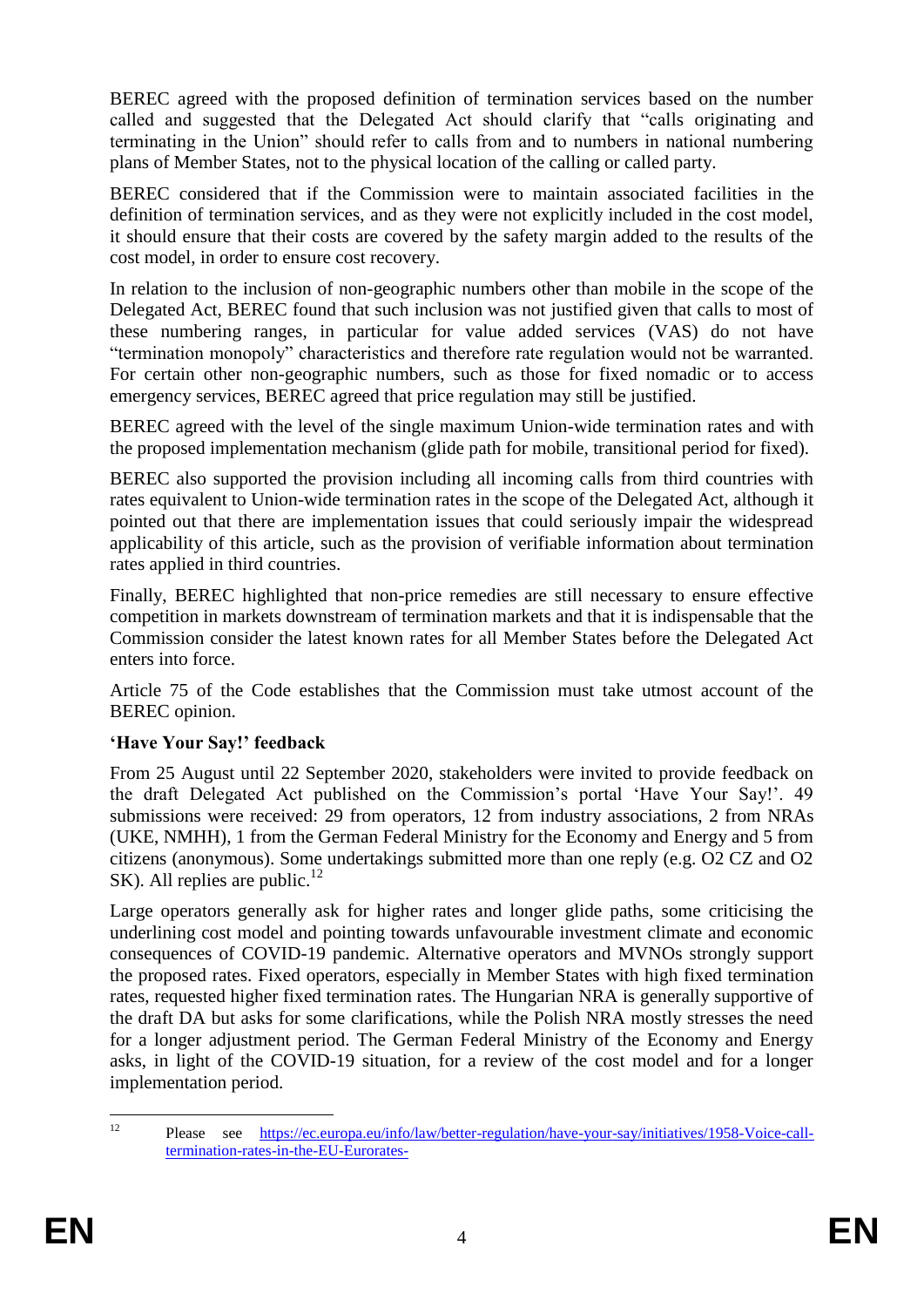### **Cost model consultation**

Taking account of the particular characteristics of voice termination markets, the Code requires that the costs of termination services are calculated on the basis of forward-looking long-run incremental costs (LRIC) methodology. LRIC models include only those costs which are caused by the provision of a defined increment. An incremental cost approach allocates only efficiently incurred costs that would not be sustained if the service included in the increment was no longer produced (i.e. avoidable costs) and in that way promotes efficient production and consumption and minimises potential competitive distortions.

In order to assess the costs of providing wholesale termination services in the Union for the purposes of the Delegated Act and in accordance with the requirements set out specifically in Annex III of the Code, the Commission services commissioned two independent cost studies to an external consultant: one for mobile<sup>13</sup> and one for fixed<sup>14</sup> networks. The aim was to construct two separate cost models, estimating the wholesale costs of providing mobile and fixed termination services respectively.

The mobile cost model was developed from mid-March 2018 to mid-July 2019 and the fixed cost model from September 2018 to November 2019. The studies built 28 models with a similar structure, based on country-specific input where relevant, facilitating as much as possible the estimation of the relevant mobile/fixed wholesale costs in each of the countries, for which they were developed.<sup>15</sup> The models rely on country-specific input where relevant and, where not, on averages/common values across the EU/EEA. The mobile cost model was published on 24 July 2019 and the fixed cost model on 26 November 2019.

The cost models had been extensively consulted with NRAs, operators and other stakeholders. These included workshops and consultations organised over the whole period of the process. Stakeholders were also consulted on the structure and content of the data gathering exercise itself and a steering committee composed by experts from NRAs was established for both projects, which met regularly with the Commission services and the consultant.<sup>16</sup>

### **3. LEGAL ELEMENTS OF THE DELEGATED ACT**

### **Appropriate instrument**

Given the aim of the Delegated Act of setting a single maximum Union-wide mobile voice termination rate and a single maximum Union-wide fixed voice termination rate on any provider of mobile voice termination or fixed voice termination services, the most appropriate instrument is a delegated regulation that would apply directly to providers of mobile and fixed voice termination services. Such an instrument would also avoid unnecessary delays in implementation, which may arise in case of delays in the adoption of transposition measures.

 $13$ <sup>13</sup> Study SMART 2017/0091: "Assessment of the cost of providing mobile telecom services in the EU/EEA countries", Axon Partners Group Consulting, published on 24 July 2019, available [here.](https://ec.europa.eu/digital-single-market/en/news/finalisation-mobile-cost-model-roaming-and-delegated-act-single-eu-wide-mobile-voice-call)

<sup>&</sup>lt;sup>14</sup> Study (SMART 2018/0014): "Assessment of the cost of providing wholesale voice call termination services on fixed networks in the EU/EEA countries", published on 26 November 2019, available [here.](https://ec.europa.eu/digital-single-market/en/news/finalisation-fixed-cost-model-delegated-act-single-eu-wide-fixed-voice-call-termination)

<sup>&</sup>lt;sup>15</sup> Out of 31 EU/EEA countries that were initially included, due to data availability, only 28 cost models were constructed. Iceland, Liechtenstein and Luxembourg decided not to participate in the data collection process for the mobile cost model. Finland, Iceland and Liechtenstein did not participate in the data collection process for the fixed cost model.

<sup>&</sup>lt;sup>16</sup> For the mobile cost model, members of the Steering Committee also comprised experts from the BEREC Roaming Expert Working Group, since the mobile cost model also estimated roaming wholesale costs.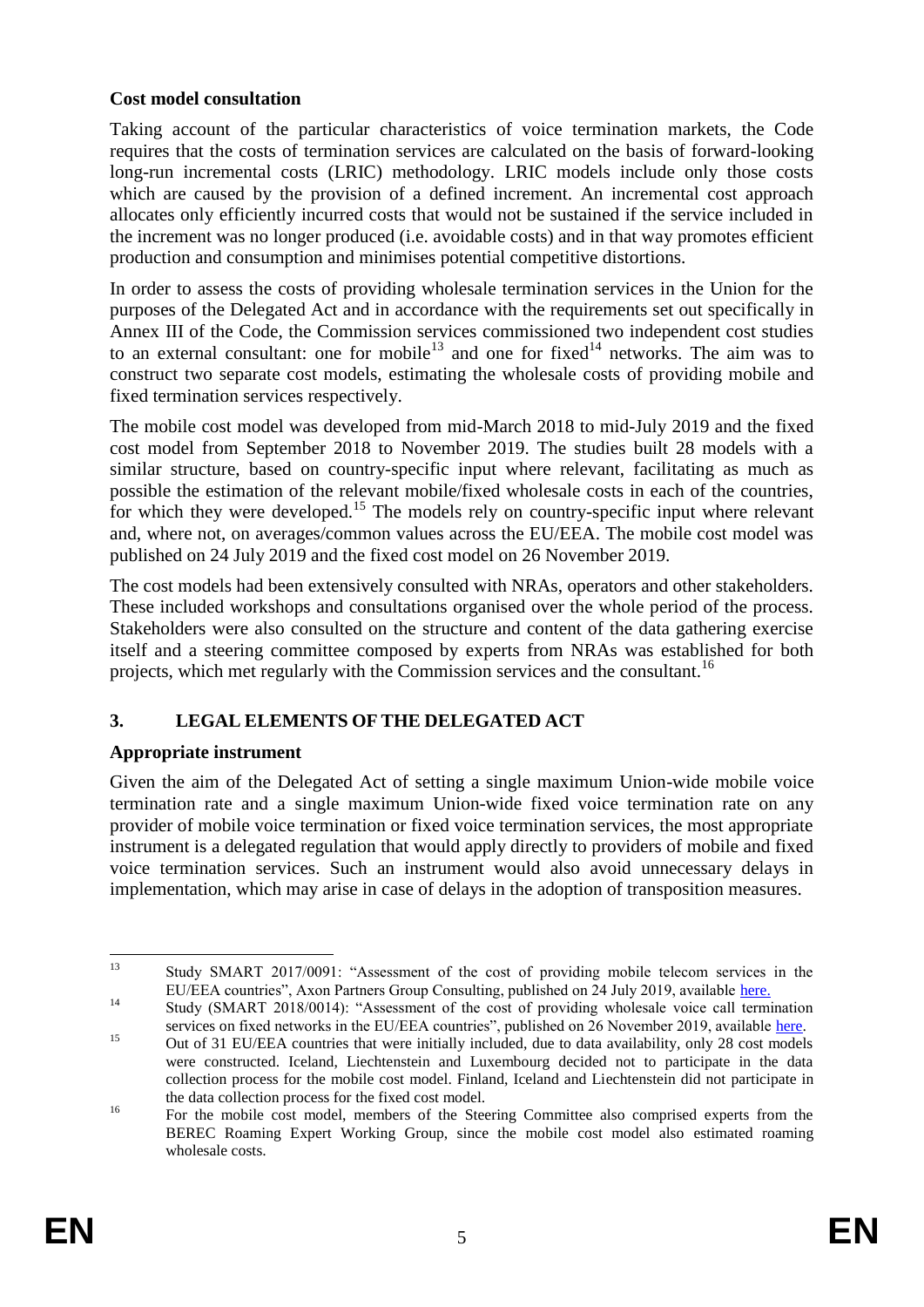### **Summary**

The Delegated Regulation consists of the following main elements.

It provides definitions of mobile and fixed voice termination service whereby the central element of the termination service is the number called, namely a number in national numbering plans corresponding to E.164 country codes for geographic areas belonging to the territory of the Union. The number called is also the element for classifying a given termination service as fixed (for calls terminated on geographic numbers or non-geographic numbers other than numbers for mobile services that behave as "traditional" termination services where there is a termination monopoly, i.e. fixed nomadic and emergency access numbers) or mobile (for calls terminated on mobile numbers). Termination services include services provided through any technology used to terminate calls by the termination provider and requires that this provider has legal and technical control of the number and interconnects with at least one network other than its own. These services do not include associated facilities, except interconnection ports. Machine to Machine (M2M) communication is not included in the definition, as the services provided over M2M-specific numbering ranges are not used for interpersonal communications –a condition that should be met to fall within the scope of this Regulation- but for communications between machines.

The rates set out in this Regulation apply to calls originated from and terminated to a Unionnumber, that is to say a number included in national numbering plans corresponding to E.164 country codes for geographic areas belonging to the territory of the Union. The rates do not apply to calls originated from third country-numbers (numbers other than Union-numbers) unless those calls are originated (i) by a third-country provider of termination services which applies for calls originated from Union-numbers and terminated in its network termination rates equal or below the maximum (mobile and/or fixed) termination rates set out in the Delegated Act, or (ii) from a number from the national numbering plan of a third country, listed in the Annex to this Regulation, where the termination rates are set based on cost model principles that are equivalent to those set out in Article 75 and Annex III of the Code.

The final cost-efficient voice termination rate is based on the result of the cost models developed by the consultant following the principles, criteria and parameters defined in Article 75 and Annex III of the Code, taking as a reference the highest-cost country, as resulted from the cost model, plus a safety margin, which allows for cost recovery in all Member States. The final cost-efficient rates are EUR 0.2 cent/min for the single maximum Union-wide mobile voice termination rate and EUR 0.07 cent/min for the single maximum Union-wide fixed voice termination rate.

Given that current mobile voice termination rates are on average significantly higher than the cost-efficient rate, this Regulation includes a three-year glide path that will facilitate a smooth application of the cost-efficient rate, during which the providers from the Member States subject to the glide path may apply different rates than the single maximum Union-wide mobile termination rate. During the glide path period, the maximum mobile voice termination rates shall be EUR 0.7 cent in 2021, EUR 0.55 cent in 2022, EUR 0.4 cent in 2023 and reaching the single maximum Union-wide mobile voice termination rate of EUR 0.2 cent from 2024 onwards.

In some Member States current regulated maximum mobile voice termination rates are below the mobile voice termination rates set for 2021, 2022 and 2023 as a result of the glide path, and close to the single maximum Union-wide mobile termination rate. In order to avoid potential increases in retail prices in those Member States, resulting from a temporary increase of regulated mobile termination rates, it should be possible to continue applying the current regulated mobile voice termination rates in those Member States until the year where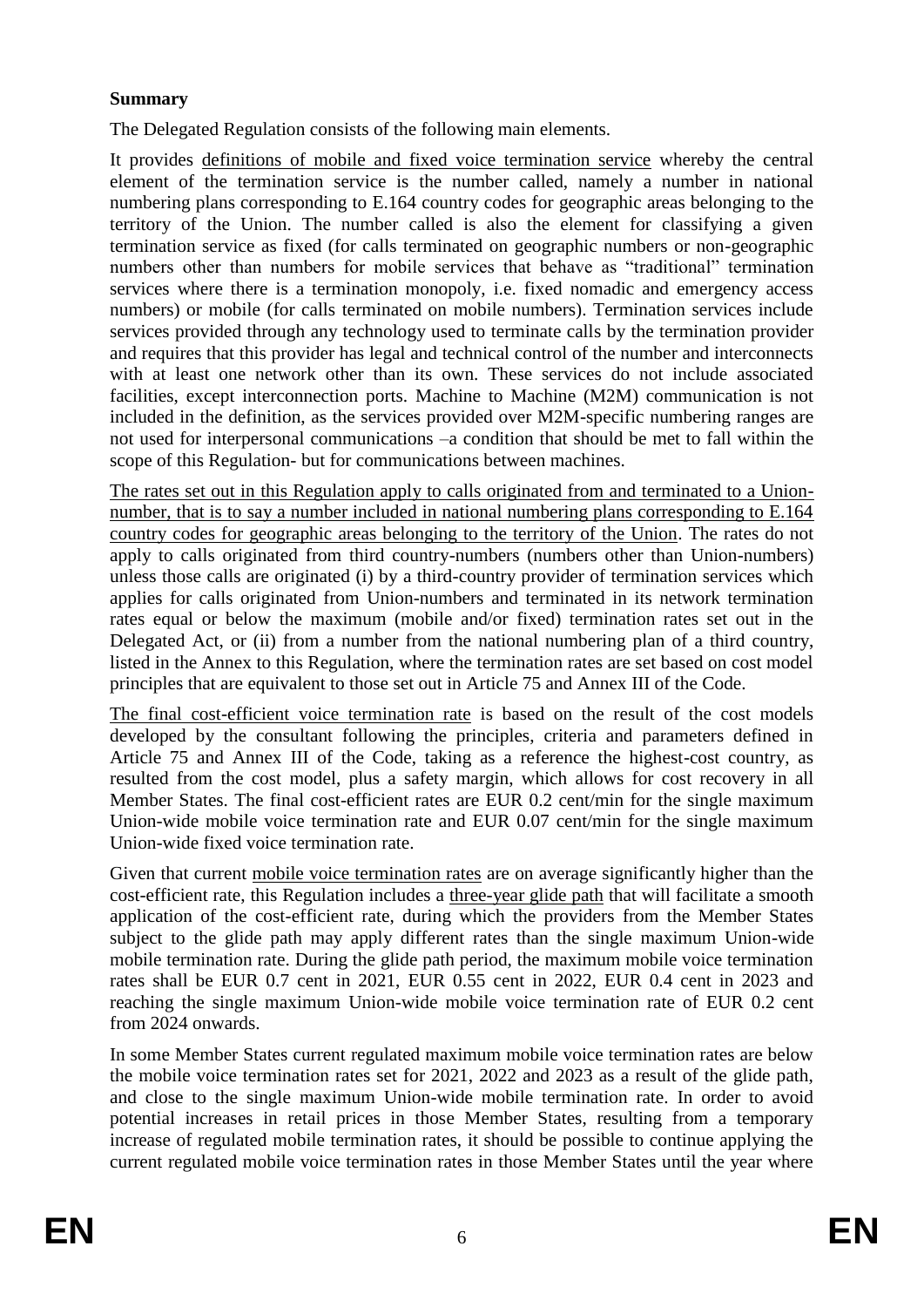the maximum mobile termination rate set by this Regulation for that year is at a level equal or below those Member States' current termination rates for that year, with the exception of Cyprus, which currently applies EUR 0.17 cent. The mobile voice termination rate in Cyprus may increase from current EUR 0.17 cent to the final efficient rate of EUR 0.2 cent already from the start of application of this Regulation in 2021.

This means that in 2021, the maximum mobile voice call termination rates shall remain at their current level (expressed in euro for comparison) in: Sweden (EUR 0.207 cent), Portugal (EUR 0.36 cent), Malta (EUR 0.4045 cent), Ireland (EUR 0.43 cent), Hungary (EUR 0.474 cent), Denmark (EUR 0.517 cent), Netherlands (EUR 0.581 cent), Croatia (EUR 0.596 cent), Greece (EUR 0.622 cent), Spain (EUR 0.64 cent) and Italy (EUR 0.67 cent). In the following years (2022-2023), the glide path rate will start to apply in these Member States when it reaches a level at or below the current mobile termination rates in these Member States From 2024 onwards, the single maximum Union-wide mobile termination rate of EUR 0.2 cent shall apply in all Member States.

As regards fixed voice termination rates, given that the current average of regulated fixed termination rates (excluding the two outliers Poland and Finland) is close to the final costefficient rate, this Regulation does not provide for a glide path. Instead, due to the considerable differences between the current fixed termination rates and the final cost efficient rate, the Regulation includes a transitional period during 2021. The transitional period allows a gradual adjustment to the single maximum Union-wide fixed voice termination rate.

Granting a transitional period is justified where the current fixed voice termination rates are significantly higher than the single maximum Union-wide fixed voice termination rate. In all Member States but two where the current fixed voice termination rates are above EUR 0.0875 cent (the single maximum Union-wide fixed voice termination rate plus 25%), the maximum fixed voice termination rate in 2021 should be equal to their current rates decreased by 20%. In Poland and Finland, which have not so far followed the principles set out in Commission Recommendation  $2009/396/EC^{17}$  and currently have very high fixed termination rates, a decrease of 20% would be an insufficient step towards the single maximum Union-wide fixed voice termination rate. Therefore, their rate for the transitional period should be that of the Member State with the highest rate during the transitional period, excluding those two Member States. The resulting transitional rates (expressed in euro for comparison) are: Austria (EUR 0.089 cent), Belgium (EUR 0.093 cent), Croatia (EUR 0.075 cent), Czechia (EUR 0.099 cent), Finland (EUR 0.111 cent), Latvia (EUR 0.076 cent), Lithuania (EUR 0.072 cent), Luxembourg (EUR 0.110 cent), Netherlands (EUR 0.111 cent), Poland (EUR 0.111 cent), Romania (EUR 0.078 cent) and Slovakia (EUR 0.078 cent).

In Member States where a 20% reduction results in a rate at or below the cost-efficient final rate of EUR 0.07 cent, no transitional rate is necessary. Therefore, the rates in those Member States in 2021 shall be at the level of the single maximum Union-wide fixed voice termination rate.<sup>18</sup>

This Regulation refers only to a price obligation imposed on the providers of voice termination services. Non-price obligations imposed by NRAs when regulating markets in their territory, are outside the scope of this Regulation.

 $17$ <sup>17</sup> Commission Recommendation 2009/396/EC of 7 May 2009 on the Regulatory Treatment of Fixed and Mobile Termination Rates in the EU (OJ L 124, 20.5.2009, p. 67).

<sup>&</sup>lt;sup>18</sup> This applies to Bulgaria, Slovenia, Hungary, France and Estonia where a 20% reduction will bring them at or below EUR 0.07 cent.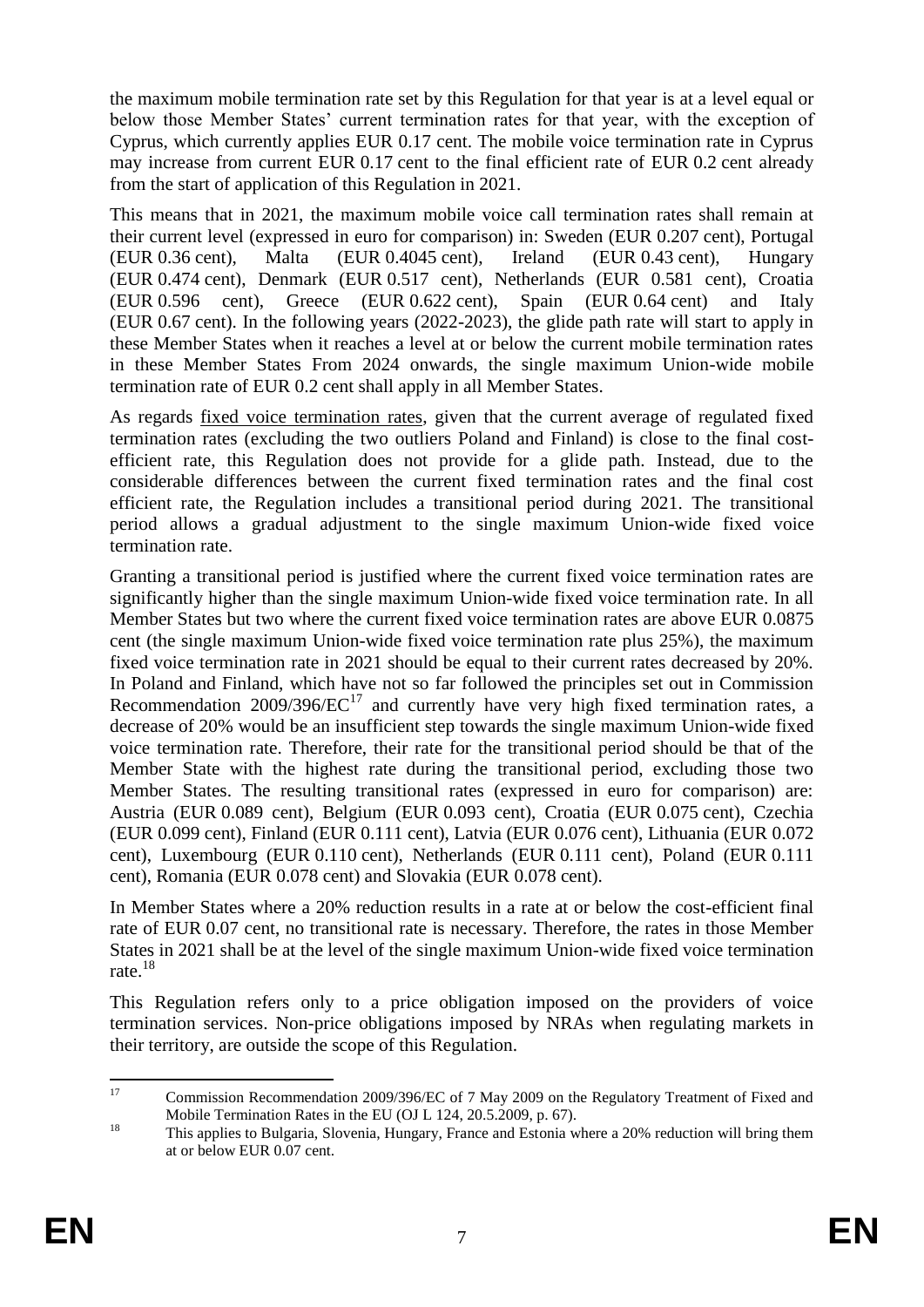### **COMMISSION DELEGATED REGULATION (EU) …/...**

#### **of 18.12.2020**

#### **supplementing Directive (EU) 2018/1972 of the European Parliament and of the Council by setting a single maximum Union-wide mobile voice termination rate and a single maximum Union-wide fixed voice termination rate**

#### (Text with EEA relevance)

#### THE EUROPEAN COMMISSION,

Having regard to the Treaty on the Functioning of the European Union,

Having regard to Directive (EU) 2018/1972 of the European Parliament and of the Council of 11 December 2018 establishing the European Electronic Communications Code<sup>19</sup>, and in particular Article 75(1) thereof,

Whereas:

- (1) Pursuant to Article 75(1) of Directive (EU) 2018/1972, the Commission is to establish, by means of a delegated act, a single maximum Union-wide voice termination rate for mobile services and a single maximum Union-wide voice termination rate for fixed services in order to reduce the regulatory burden in addressing the competition problems relating to wholesale voice termination consistently across the Union. The principles, criteria and parameters that the Commission should comply with when adopting the delegated act are set out in Annex III of that Directive.
- (2) This Regulation is without prejudice to the powers of National Regulatory Authorities (NRAs) to define relevant markets appropriate to national circumstances, conduct the three criteria test and impose remedies other than price control in accordance with Article 64(3), 67 and 68 of the Code. Consequently, the non-price obligations that are currently imposed by NRAs to operators with significant market power in relation to fixed or mobile termination services are not to be affected by the entry into force of this Regulation, and will therefore remain valid until they are reviewed, in accordance with Union and national rules.
- (3) Regulatory practice shows that the number on which mobile or fixed calls are terminated plays a crucial role in demand substitutability and competitive dynamics in voice termination, thus it is the main element giving rise to the termination monopoly that justifies the need for regulation. Therefore, the main criterion used for the definition of termination services should be the numbering range, that is to say whether the call is delivered to a mobile number, in case of mobile voice termination service, or to other types of numbers such as geographic numbers and certain nongeographic numbers, in case of fixed voice termination services.
- (4) The termination services should include services provided through any technology used to terminate voice calls by the termination provider such as on a 2G, 3G, 4G or

 $19$ <sup>19</sup> OJ L 321, 17.12.2018, p. 36.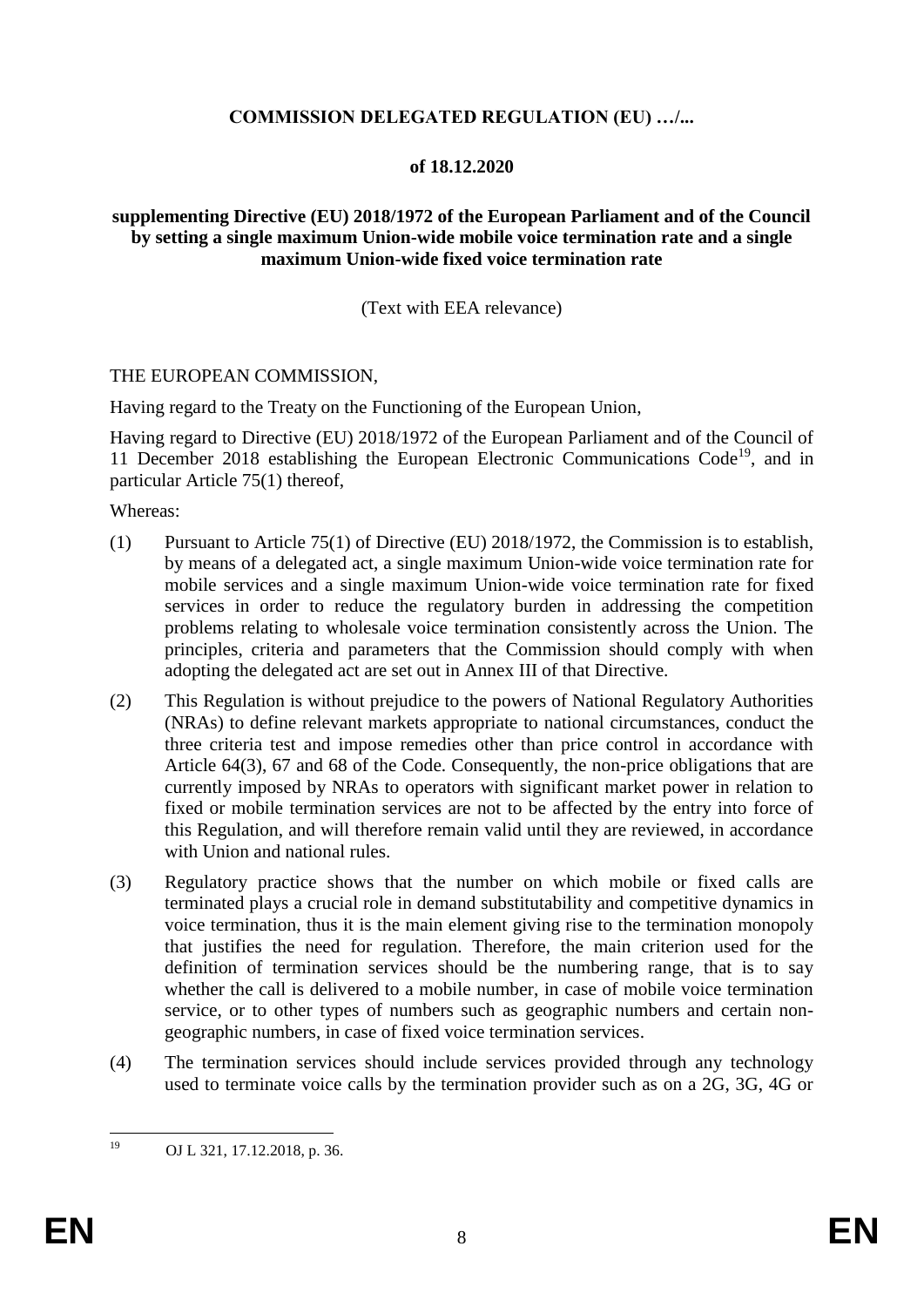5G network and/or via WiFi, or any type of fixed network, regardless of the origin of the call.

- (5) Any termination service, mobile or fixed, entails the terminating operator's network interconnecting with at least one network other than its own. Providers of voice termination services should therefore be considered those that have technical control and the legal right to use the called number and of the routing of the call to the recipient.
- (6) The termination service should exclude the associated facilities that may be required by certain operators or in certain Member States for the provision of termination services. However, interconnection ports, which are currently regulated in many Member States, are essential elements of termination services for any operator as increased capacity for interconnection is needed with increasing traffic, and therefore should be included in the definition of the termination service. A provider of voice termination services should not levy any cost other than the relevant rates set by this Regulation for the full service of terminating a call to a user on its network.
- (7) Voice termination services for calls to certain non-geographic numbers, such as those used for premium-rate services, toll-free services and shared-cost services (also known as "value added services"), do not behave as "traditional" termination services where there is a monopoly of the operators which terminate the call. Providers of such services have some bargaining power, and are able to negotiate the termination rate as part of the revenue sharing agreement. Therefore, termination providers face certain constraints when setting the charges for terminating calls to these non-geographic numbers, unlike in termination of calls to geographic or mobile numbers. Therefore, termination of calls to such numbers should be excluded from the scope of this Regulation. Numbering ranges specific for machine-to-machine (M2M) communications are not, in the majority of cases, used for providing interpersonal communications, being data traffic and not voice traffic, and thus they should not be included in the scope of this Regulation which is limited to voice communications.
- (8) Voice termination services for calls to other types of non-geographic numbers, such as those used for fixed nomadic services and to access emergency services, exhibit the characteristics of the termination monopoly, and are provided over a fixed infrastructure. Therefore, they should fall within the scope of this Regulation and be treated as fixed voice termination services.
- (9) Some voice services provided by operators cannot be classified as purely mobile or purely fixed services but are hybrid services. 'Home zone' services are an example of such hybrid services, whereby calls are typically delivered to a fixed number over a mobile network. In line with the definition of voice termination services whereby the called number is the determinant criterion, such hybrid services should be treated as mobile or fixed termination services depending on the number called.
- (10) The regulated rates for voice termination services should apply to calls originated from and terminated to a number included in national numbering plans corresponding to E.164 country codes for geographic areas belonging to the territory of the Union (Union-numbers). Third country-numbers are all numbers other than Union-numbers. The inclusion of calls originating from third country-numbers and terminating to a Union-number, in the case where third country operators charge termination rates higher than the single maximum Union-wide voice termination rates or where such termination rates are not regulated according to cost-efficient principles that are equivalent to those set out in Article 75 and Annex III of the Code, would risk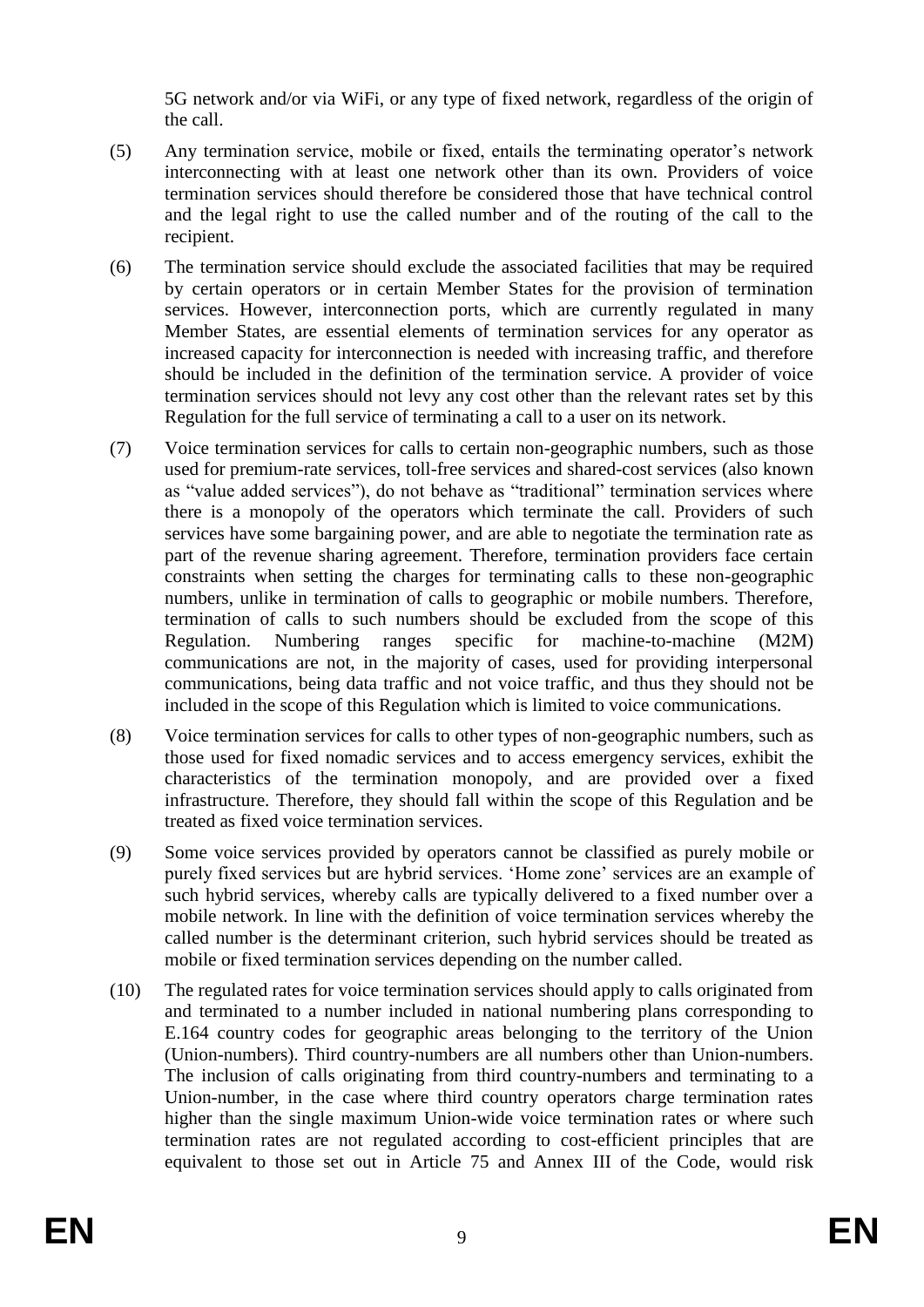undermining the objectives of this Regulation, in particular those of ensuring internal market integration.

- (11) The combination of low regulated termination rates for calls originated from third country-numbers and terminated to Union-numbers and high and non-cost-efficient termination rates for calls to third country-numbers would likely result in higher termination rates for calls originating from Union-numbers and terminating to third country-numbers, which would have a negative impact on retail tariffs in the Union and on the cost structure of Union operators. The different degrees of exposure of Union operators to calls terminated by such third-country operators charging high and non-cost-efficient termination rates would lead to imbalances in the cost structures of Union operators due to factors out of the control of the operators themselves. This would likely prevent the emergence of pan-European retail offerings that include calls to certain third country-numbers, due to higher termination rates for calls to those countries, which could have a negative impact on consumers and especially businesses in the Union. Furthermore, it would distort competition as the asymmetrical impact of the exposure to high termination rates for calls terminated to third country-numbers would result in different competitive conditions faced by different Union operators, which would also ultimately distort investment ability and incentives across the Union (both investment in operators and by operators). All these effects would clearly run counter to the objectives of this Regulation, which are to promote the integration of the single market by removing distortions between operators due to termination rates charged well above cost.
- (12) With the aim of applying the single maximum Union-wide voice termination rates in an open, transparent and non-discriminatory way, and to limit the exclusion of calls originated from third country-numbers to what is strictly necessary to ensure the achievement of the internal market objectives and to ensure proportionality, the rates set by this Regulation should apply to calls originated from third country-numbers and terminated to Union-numbers where the termination rates applied by third country providers of voice termination services to calls originated from Union-numbers are at a level equal or below the level of the maximum voice termination rates set by this Regulation. During the transitional period for fixed voice termination rates in 2021 and during the glide path for mobile voice termination rates (from 2021 to 2023*),* the relevant maximum mobile termination rates that will trigger this mechanism will be those set out by paragraphs 2 to 5 of Article 4 of the Regulation. The relevant maximum fixed termination rates that will trigger this mechanism in 2021 will be those set out by Article 5(2) of the Delegated Regulation. Providers of voice termination services in the Union should apply such rates on the basis of rates applied or proposed by providers of voice termination services in third countries.
- (13) Given that Union providers of voice termination services may not always be in the position to know the level of the termination rate applied by third-country operators, it should normally be for the latter to provide verifiable information proving the level of the termination rate offered. Where transit providers (or other intermediaries) resell termination services to Union operators, the termination rate applied or offered by those transit providers would be the relevant one for determining if it is equal or lower than the maximum voice termination rates set by this Regulation.
- (14) When third countries' operators charge termination rates for calls originated from Union-numbers and terminated to third country-numbers which are higher than the Union-wide termination rates, the rates set by this Regulation should also apply for calls originated from third country-numbers and terminated to Union-numbers, where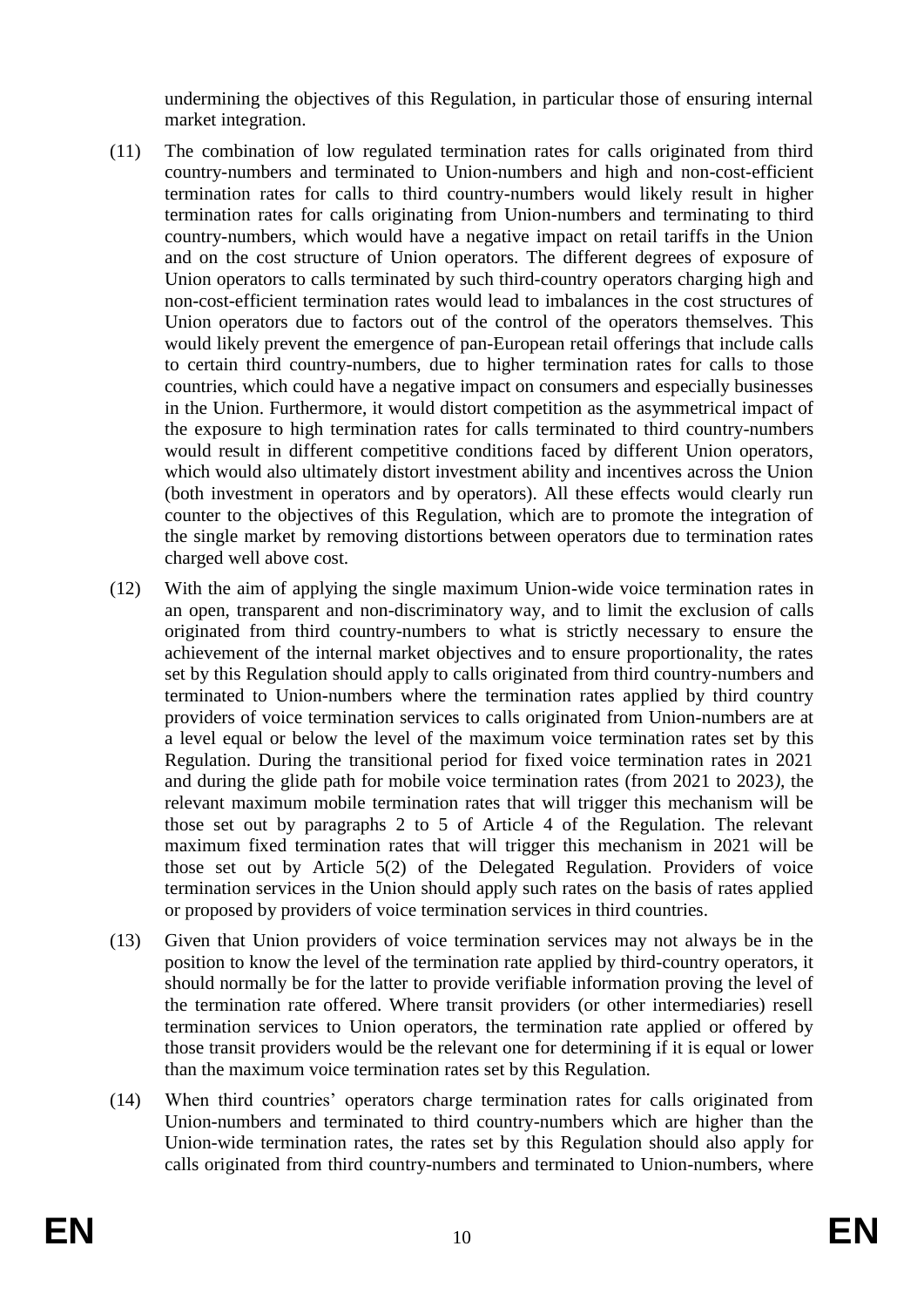the Commission determines, based on information provided to the Commission by such third countries, that the regulation of termination rates in these countries is based on principles equivalent to those set out in Article 75 of Directive (EU) 2018/1972 and Annex III thereto. The list of third countries which meet such requirements should be subsequently included in this Regulation and duly updated.

- (15) As the origin of the call would define whether the Union-wide termination rates apply or not, it is essential for Union operators to be able to identify the country of origin of the caller. For this purpose, operators may rely on the country code within the calling line identification (CLI). In order to ensure a correct application of this Regulation, Union operators should receive a valid CLI assigned to every incoming call. Consequently, Union operators would not be bound to apply Union-wide termination rates to termination of calls if the CLI is missing, invalid or fraudulent.
- (16) In order to estimate the efficient cost of terminating a voice call on a hypothetical mobile or fixed network in the Union in compliance with the principles set out in Article 75(1) of Directive (EU) 2018/1972 and Annex III thereto, two cost models, respectively for mobile and fixed termination, were developed taking into account costs in each Member State.
- (17) Based on the feedback on costs in each Member State received through the consultation process, the cost models were finalised for both the mobile and fixed networks. Pursuant to Annex III to Directive (EU) 2018/1972, the cost models delivered rates on the basis of the recovery of costs incurred by an efficient operator. Therefore, the rates are based only on the incremental costs for providing the wholesale voice termination service, that is to say only those traffic-related costs which would be avoided in the absence of a wholesale voice termination service.
- (18) The single maximum Union-wide mobile and fixed voice termination rates were established in reference to the efficient cost in the highest-cost country according to the cost models commissioned, thus ensuring the principle of cost recovery across the Union, and subsequently adding a minor safety margin to account for possible inaccuracies in the cost models.
- (19) The single maximum Union-wide voice termination rates established by this Regulation should start applying two months after its entry into force, in order to ensure that operators have the necessary time to adjust their information, invoicing and accounting systems, and make the necessary changes to the interconnection agreements.
- (20) Where current average voice termination rates in the Union are significantly higher than rates to be imposed in the future, that is to say the cost-efficient single maximum Union-wide voice termination rates set out in this Regulation, a glide path, which is a common regulatory practice, should be applied. In such cases, the glide path should provide an effective tool to smoothen the application of lower rates in compliance with the principle of proportionality.
- (21) Considering the current average of mobile voice termination rates across Member States, a glide path should be devised to reach the single maximum Union-wide mobile voice termination rate. In order to strike a balance between a swift implementation and the need to avoid significant disruptions for operators, the glide path should start at a level close to the current average of mobile termination rates and decline yearly over a period of three years before reaching the single maximum Unionwide mobile voice termination rate in 2024.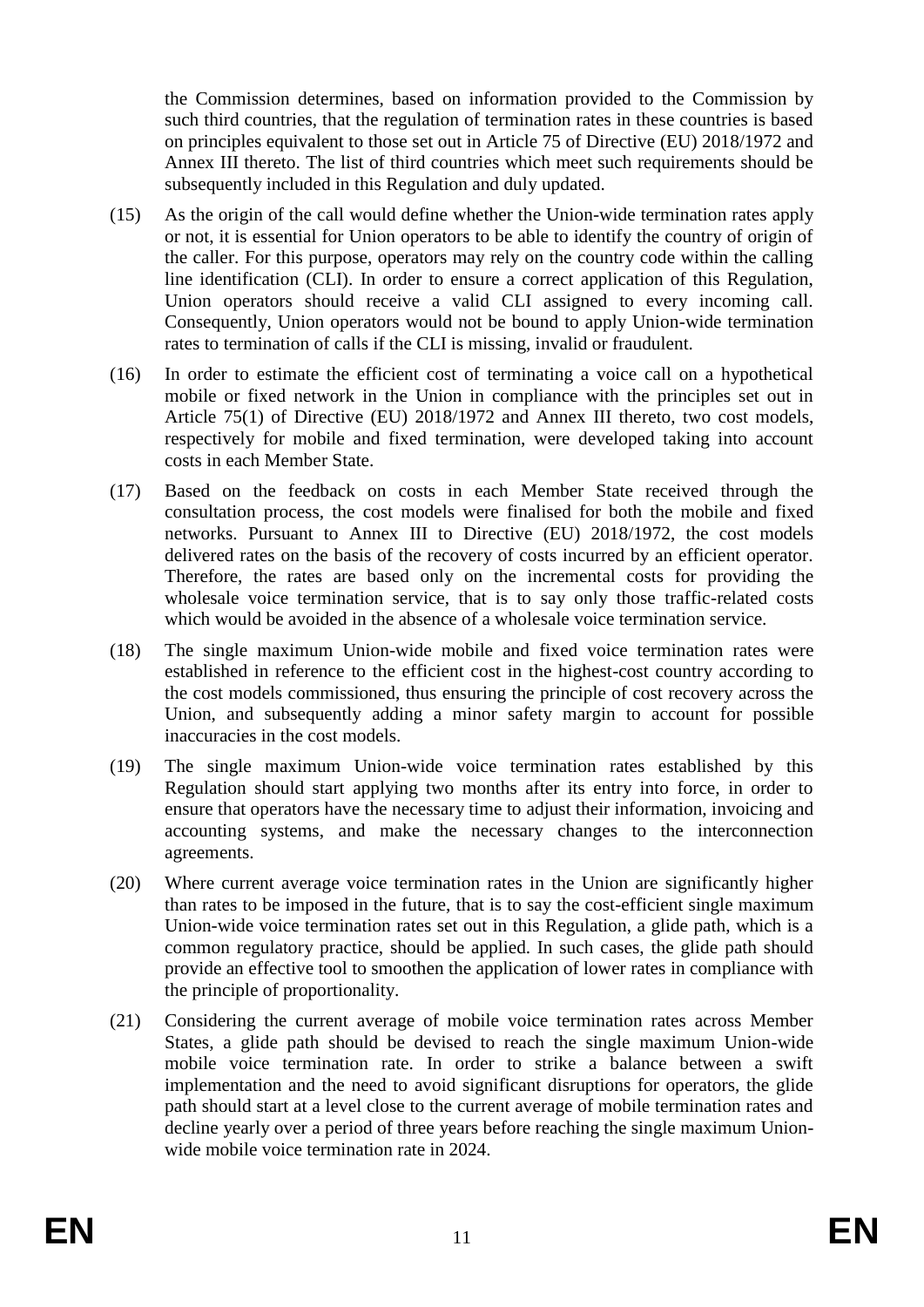- (22) Therefore, this Regulation establishes a three-year glide path, reaching the costefficient single maximum Union-wide mobile voice termination rate in 2024. No transitional period should be necessary in case of providers in Member States which apply rates above the single maximum Union-wide mobile voice termination rates for 2021, as the glide path fulfils the objective of smoothening the impact of the implementation of the single maximum Union-wide mobile voice termination rate.
- (23) In some Member States current regulated maximum mobile voice termination rates are below the mobile voice termination rates set for 2021, 2022 and 2023 as a result of the glide path, and close to the single maximum Union-wide mobile termination rate. In order to avoid potential increases in retail prices in those Member States, resulting from a temporary increase of regulated mobile termination rates, it should be possible to continue applying the current regulated mobile voice termination rates in those Member States until the year where the maximum mobile termination rate set by this Regulation for that year is at a level equal or below those Member States' current termination rates for that year.
- (24) Since the difference between the average of current fixed termination rates and the single maximum Union-wide fixed voice termination rate set in this Regulation is smaller than that of mobile termination rates, a glide path in the case of fixed voice termination should not be necessary. However, granting a transitional period to certain Member States should be appropriate for ensuring a smooth transition to the single maximum Union-wide fixed voice termination rate and avoiding any unnecessary delays for its application.
- (25) Based on the current levels of fixed termination rates in certain Member States and the level of the single maximum Union-wide fixed voice termination rate set in this Regulation, it is justified to grant a transitional period to some Member States. The transitional period should start from the date of application of this Regulation and should end on 31 December 2021. During the transitional period, specific rates, different from the single maximum Union-wide fixed voice termination rate, may apply in the Member States concerned.
- (26) In those Member States where the current fixed voice termination rates are significantly higher than the single maximum Union-wide fixed voice termination rate, it is justified to grant a transitional period to allow for a gradual adjustment of those rates. In all Member States but two where the current fixed voice termination rates are above EUR 0.0875 cent (the single maximum Union-wide fixed voice termination rate plus 25%), the maximum fixed voice termination rate in 2021 should be equal to their current rates decreased by 20%. In Poland and Finland, which have not so far followed the principles set out in Commission Recommendation  $2009/396/EC^{20}$  and currently have very high fixed termination rates, a decrease of 20% would be an insufficient step towards the single maximum Union-wide fixed voice termination rate. Therefore, their rate for the transitional period should be that of the Member State with the highest rate during the transitional period, excluding those two Member States. For the remaining Member States where current fixed termination rates are below the single maximum Union-wide fixed voice termination rate, or where a 20% decrease would bring them at or below the single maximum Union-wide fixed voice termination rate, no transitional period should be established.

<sup>20</sup> <sup>20</sup> Commission Recommendation 2009/396/EC of 7 May 2009 on the Regulatory Treatment of Fixed and Mobile Termination Rates in the EU (OJ L 124, 20.5.2009, p. 67).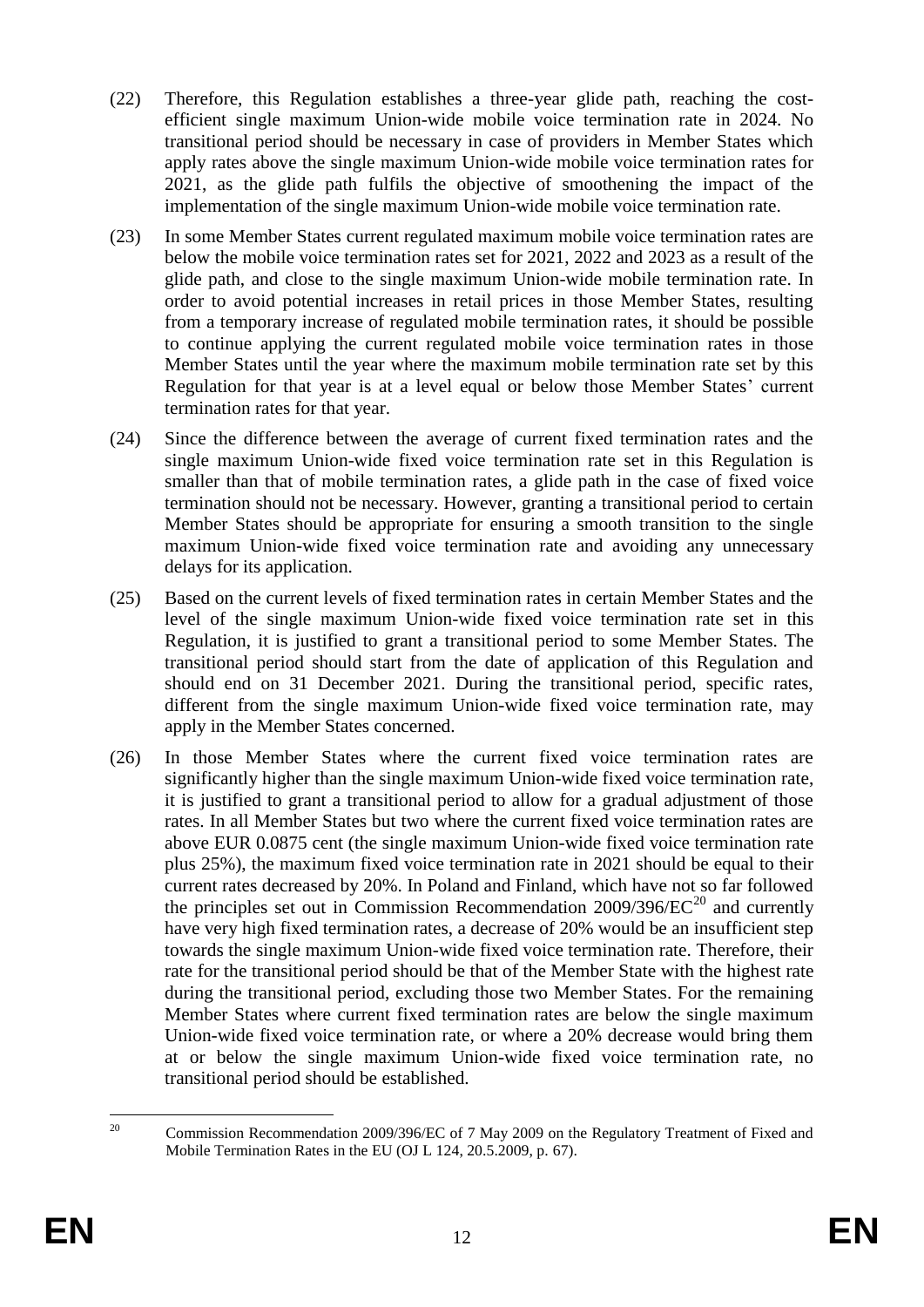(27) The Body of European Regulators for Electronic Communications was consulted in accordance with Article 75(1) of Directive (EU) 2018/1972 and delivered an opinion on 15 October 2020.

#### HAS ADOPTED THIS REGULATION:

#### *Article 1*

- 1. This Regulation sets a single maximum Union-wide mobile voice termination rate and a single maximum Union-wide fixed voice termination rate to be charged by providers of wholesale voice termination services for the provision of mobile and fixed voice termination services.
- 2. This Regulation is without prejudice to the powers of national regulatory authorities under Article 64(3) and Articles 67 and 68 of Directive (EU) 2018/1972.
- 3. Articles 4 and 5 shall apply to calls originated from and terminated to Unionnumbers.
- 4. Articles 4 and 5 shall also apply to calls originated from third country-numbers and terminated to Union-numbers where one of the two following conditions is met:
	- (a) where a provider of voice termination services in a third country applies to calls originated from Union-numbers, mobile or fixed voice termination rates equal or lower than the maximum termination rates set out in Articles 4 or 5 respectively for mobile or fixed termination, for each year and each Member State, on the basis of rates applied or proposed by providers of voice termination services in third countries to providers of voice termination services in the Union; or
	- (b) when:
		- (a) the Commission determines that, on the basis of information provided by a third country, voice termination rates for calls originated from Unionnumbers and terminated to numbers of that third country are regulated in accordance with principles equivalent to those set out in Article 75 of Directive (EU) 2018/1972 and Annex III thereto; and
		- (b) that third country is listed in the Annex to this Regulation.
- 5. Articles 4 and 5 shall be understood as per minute charges (without VAT) and shall be charged on a per second basis.

#### *Article 2*

- 1. For the purposes of this Regulation, the following definitions apply:
	- (a) 'mobile voice termination service' means the wholesale service required to terminate calls to mobile numbers that are publicly assigned numbering resources, namely numbers from national numbering plans, provided by operators with the ability to control termination and set the termination rates for calls to such numbers, where there is interconnection with at least one network, irrespective of the technology used, including interconnection ports;
	- (b) 'fixed voice termination service' means the wholesale service required to terminate calls to geographic numbers and non-geographic numbers used for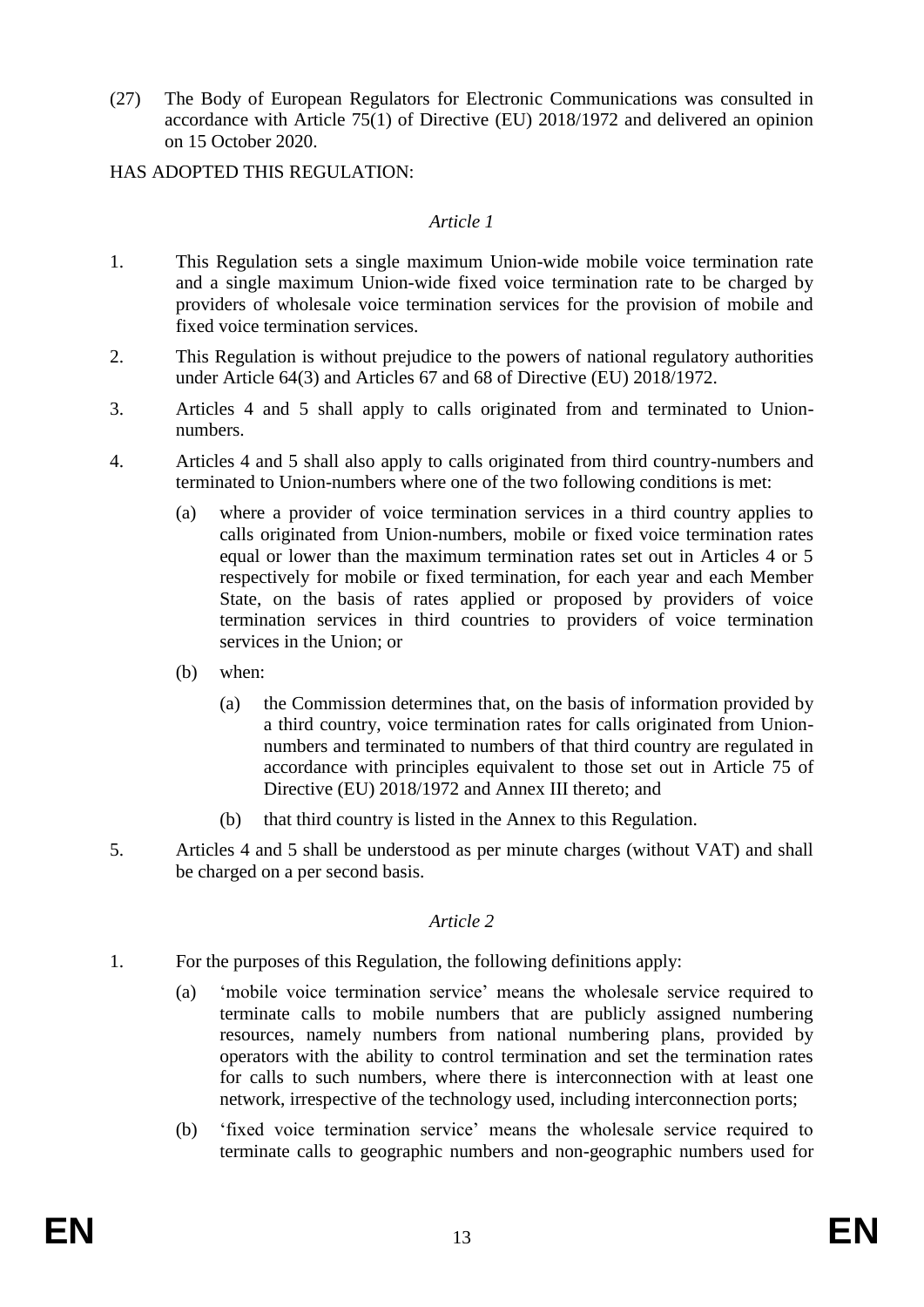fixed nomadic services and to access emergency services, that are publicly assigned numbering resources, namely numbers from national numbering plans, provided by operators with the ability to control termination and set the termination rates for calls to such numbers, where there is interconnection with at least one network, irrespective of the technology used, including interconnection ports;

(c) 'Union-number' means a number from national numbering plans corresponding to E.164 country codes for geographic areas belonging to the territory of the Union.

#### *Article 3*

- 1. A provider of mobile or fixed voice termination services shall not charge any rate higher than the relevant maximum voice termination rate for the service of terminating a call to an end user on its network as provided in Articles 4 and 5.
- 2. Where voice termination rates are currently set in a currency other than the euro, the maximum mobile and fixed voice termination rates under Articles 4(1), 4(2), 4(4), 4(5) and 5(1) shall be converted into the national currency by applying the average of the reference exchange rates published on 1 January, 1 February and 1 March 2021 by the European Central Bank in the Official Journal of the European Union.
- 3. The maximum mobile and fixed voice termination rates denominated in currencies other than the euro shall be revised annually and updated by 1 January each year, using the most recent average of the reference exchange rates published on 1 September, 1 October and 1 November by the European Central Bank in the Official Journal of the European Union.

#### *Article 4*

- 1. The single maximum Union-wide mobile voice termination rate shall be EUR 0.2 cent per minute.
- 2. By derogation from paragraph 1, providers of mobile voice termination services may apply the following maximum mobile voice termination rates:
	- (a) from [1st day of the third month after entry into force] to 31 December 2021, in Member States other than those mentioned in paragraph 3: EUR 0.7 cent per minute;
	- (b) from 1 January 2022 to 31 December 2022, in Member States other than those mentioned in paragraph 4: EUR 0.55 cent per minute;
	- (c) from 1 January 2023 to 31 December 2023, in Member States other than those mentioned in paragraph 5: EUR 0.4 cent per minute.
- 3. By derogation from paragraph 1, from [1st day of the third month after entry into force] to 31 December 2021, providers of mobile voice termination services may apply the following maximum mobile voice termination rates in the following Member States:
	- (a) HRK 0.045 per minute in Croatia;
	- (b) EUR 0.20 cent per minute in Cyprus;
	- (c) DKK 0.0385 per minute in Denmark;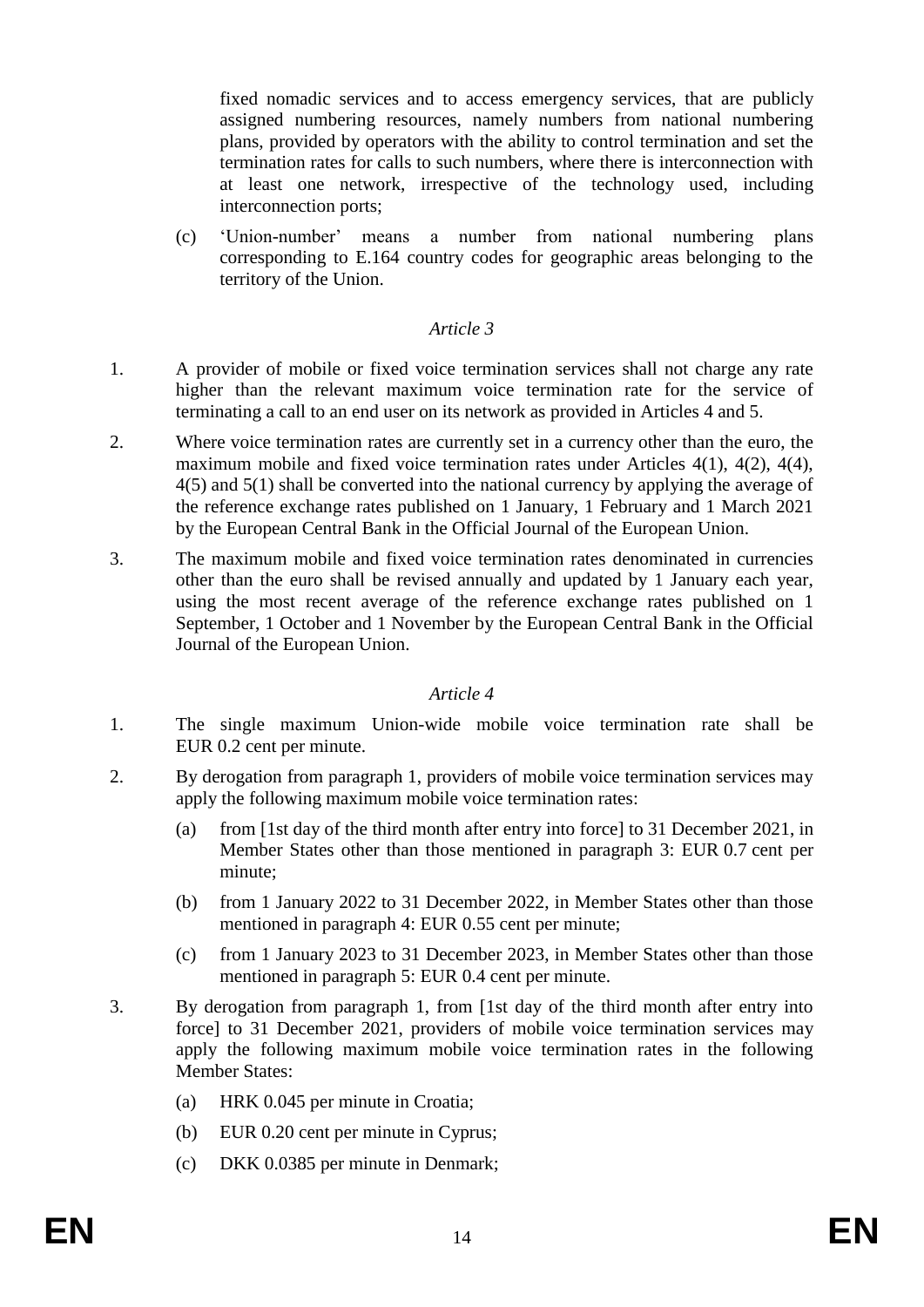- (d) EUR 0.622 cent per minute in Greece;
- (e) HUF 1.71 per minute in Hungary;
- (f) EUR 0.43 cent per minute in Ireland;
- (g) EUR 0.67 cent per minute in Italy;
- (h) EUR 0.4045 cent per minute in Malta;
- (i) EUR 0.581 cent per minute in the Netherlands;
- (j) EUR 0.36 cent per minute in Portugal;
- (k) EUR 0.64 cent per minute in Spain;
- (l) SEK 0.0216 per minute in Sweden.
- 4. By derogation from paragraph 1, from 1 January 2022 until 31 December 2022, providers of mobile voice termination services may apply the following maximum mobile voice termination rates in the following Member States:
	- (a) EUR 0.20 cent per minute in Cyprus;
	- (b) EUR 0.52 cent per minute in Denmark;
	- (c) EUR 0.47 cent per minute in Hungary;
	- (d) EUR 0.43 cent per minute in Ireland;
	- (e) EUR 0.40 cent per minute in Malta;
	- (f) EUR 0.36 cent per minute in Portugal;
	- (g) EUR 0.21 cent per minute in Sweden.
- 5. By derogation from paragraph 1, from 1 January 2023 until 31 December 2023, providers of mobile voice termination services may apply the following maximum mobile voice termination rates in the following Member States:
	- (a) EUR 0.20 cent per minute in Cyprus;
	- (b) EUR 0.36 cent per minute in Portugal;
	- (c) EUR 0.21 cent per minute in Sweden.

#### *Article 5*

- 1. The single maximum Union-wide fixed voice termination rate shall be EUR 0.07 cent per minute.
- 2. By derogation from paragraph 1, from [1st day of the third month after entry into force] to 31 December 2021, providers of fixed voice termination services may apply the following maximum rates for fixed voice termination services in the following Member States:
	- (a) EUR 0.089 cent per minute in Austria;
	- (b) EUR 0.093 cent per minute in Belgium;
	- (c) HRK 0.0057 per minute in Croatia;
	- (d) CZK 0.0264 per minute in Czechia;
	- (e) EUR 0.111 cent per minute in Finland;